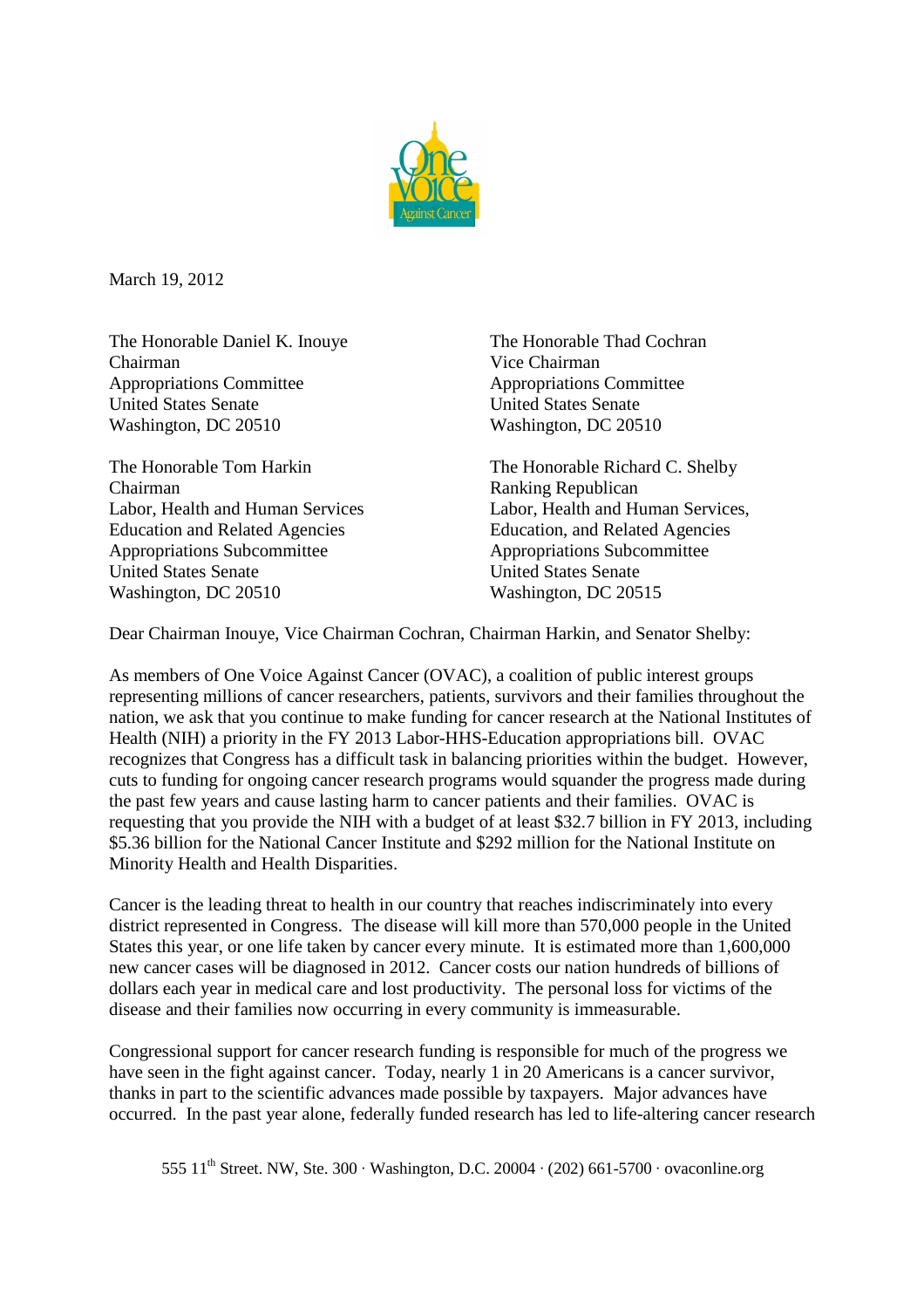breakthroughs and the development of effective treatments for some of the most challenging cancers, including metastatic melanoma and recurrent ovarian cancer.

Despite these successes, significant challenges remain. Progress for some types of cancer has not kept pace with overall improvements in survival rates. Moreover, cancer incidence is projected to nearly double by 2020, particularly among the aging Baby Boomer population.

Lastly, it is important to note the importance of NIH funding to our nation's economy. The NIH budget supports medical research in every state. In turn, these research dollars further scientific institutions and enterprises, skilled job creation and economic development. In FY 2010, the NIH budget supported more than 485,000 jobs across the country and produced \$69 billion in new economic activity.

For all of these reasons, we ask you to ensure that funding for cancer research and the NIH remains a top national priority and provide the NIH with a budget of at least \$32.7 billion in FY 2013, including \$5.36 billion for the National Cancer Institute and \$292 million for the National Institute on Minority Health and Health Disparities. The members of OVAC thank you for your consideration of this request and stand ready to support your efforts to promote research funding.

Sincerely,

Alliance for Prostate Cancer Prevention American Academy of Dermatology Association American Association for Cancer Research American Cancer Society Cancer Action Network American College of Surgeons Commission on Cancer American Congress of Obstetricians and Gynecologists American Society of Clinical Oncology American Society for Radiation Oncology Asian & Pacific Islander American Health Forum Association of American Cancer Institutes Bladder Cancer Advocacy Network Charlene Miers Foundation for Cancer Research CureSearch for Children's Cancer Fight Colorectal Cancer Friends of Cancer Research Intercultural Cancer Council Caucus International Myeloma Foundation LIVESTRONG Leukemia & Lymphoma Society Malecare Prostate Cancer Support Men's Health Network National Alliance of State Prostate Cancer Coalitions National Association of Chronic Disease Directors National Brain Tumor Society National Coalition for Cancer Research (NCCR)

555  $11<sup>th</sup>$  Street. NW, Ste. 300 · Washington, D.C. 20004 · (202) 661-5700 · ovaconline.org